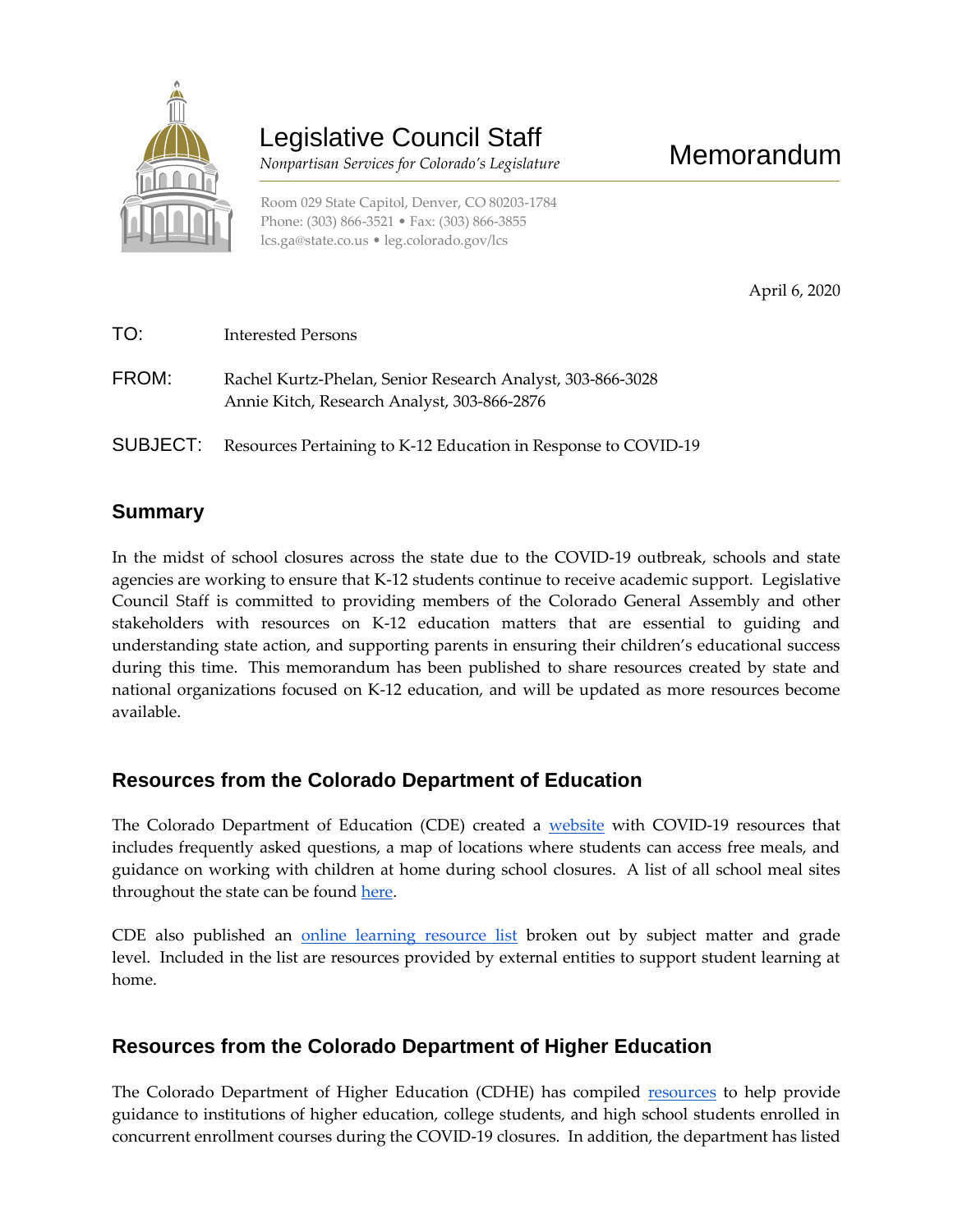links to each college or university's COVID-19 specific [websites](https://highered.colorado.gov/Staying_informed_about_COVID-19.html) that include revised school calendars and instructions for distance learning.

#### **Resources from the Federal Government**

The Centers for Disease Control and Prevention (CDC) published [guidance for administrators of K-](https://www.cdc.gov/coronavirus/2019-ncov/community/schools-childcare/guidance-for-schools.html)[12 schools and childcare programs](https://www.cdc.gov/coronavirus/2019-ncov/community/schools-childcare/guidance-for-schools.html) to be used in the interim, as well as [suggestions for safe school](https://www.cdc.gov/coronavirus/2019-ncov/community/schools-childcare/index.html)  [settings.](https://www.cdc.gov/coronavirus/2019-ncov/community/schools-childcare/index.html)

The U.S. Department of Education has a [website](https://www.ed.gov/coronavirus) to be used as a resource for schools and school personnel.

## **Resources from Other Organizations**

Thi[s website](https://www.ncsl.org/research/education/public-education-response-to-coronavirus-covid-19.aspx) from the National Conference of State Legislatures includes information on school meals, accountability, college readiness, and the latest state legislation to help schools monitor the virus outbreak.

The Charter School Institute (CSI) has published a [website](https://resources.csi.state.co.us/coronavirus/) with COVID-19 updates as a resource for families. CSI is also offering guidance on [model specific remote learning.](https://resources.csi.state.co.us/model-specific-remote-learning/)

**Resources for parents.** The following are free, online resources aimed at assisting parents in supporting their students' educational progress while schools are closed. The list of resources below was provided by the State Educational Technology Directors Association and the National Parent Teacher Association.

- [Bookshare: A Benetech Initiative:](https://www.bookshare.org/) an e-book library that makes reading easier for people with barriers such as dyslexia, blindness, and physical disabilities.
- [College Board:](https://collegereadiness.collegeboard.org/sat/practice/full-length-practice-tests) offers free online and printable SAT practice tests.
- [Common Sense Media:](https://www.commonsensemedia.org/blog/free-online-events-activities-kids-at-home-coronavirus) list of free online events and activities for kids at home.
- [Edutopia:](https://www.edutopia.org/article/apps-students-special-needs-school-buildings-shutter) list of apps for teaching children with special needs.
- [Georgia Virtual:](http://www.gavirtuallearning.org/resources/sharedlandingpage.aspx) a digital learning resource for professional learning and shared content, as well as 120 free online courses.
- [Graphite:](https://www.commonsense.org/education/reviews/all#%2Fall) combines ratings from educators with reviews from its own expert team of reviewers who evaluate each tool listed on the site using a research-based rubric to assess each tool's engagement, pedagogy, and support.
- [Great Minds:](https://greatminds.org/) free, recorded daily lessons for grades K-12 of Eureka Math, K-8 of Wit & Wisdom (ELA), and 3–5 of PhD Science.
- [Khan Academy:](https://www.khanacademy.org/) provides practice exercises, instructional videos, and a personalized learning dashboard that empower learners to study at their own pace in and outside of the classroom.
- [Learning Heroes:](https://bealearninghero.org/readiness-roadmap/) includes various resources to support learning at home.
- [Maryland State Department of Ed](https://www.setda.org/wp-content/uploads/2020/03/Parent-Resources_3_18.pdf)ucation: lists multiple resources for parents providing at-home education.